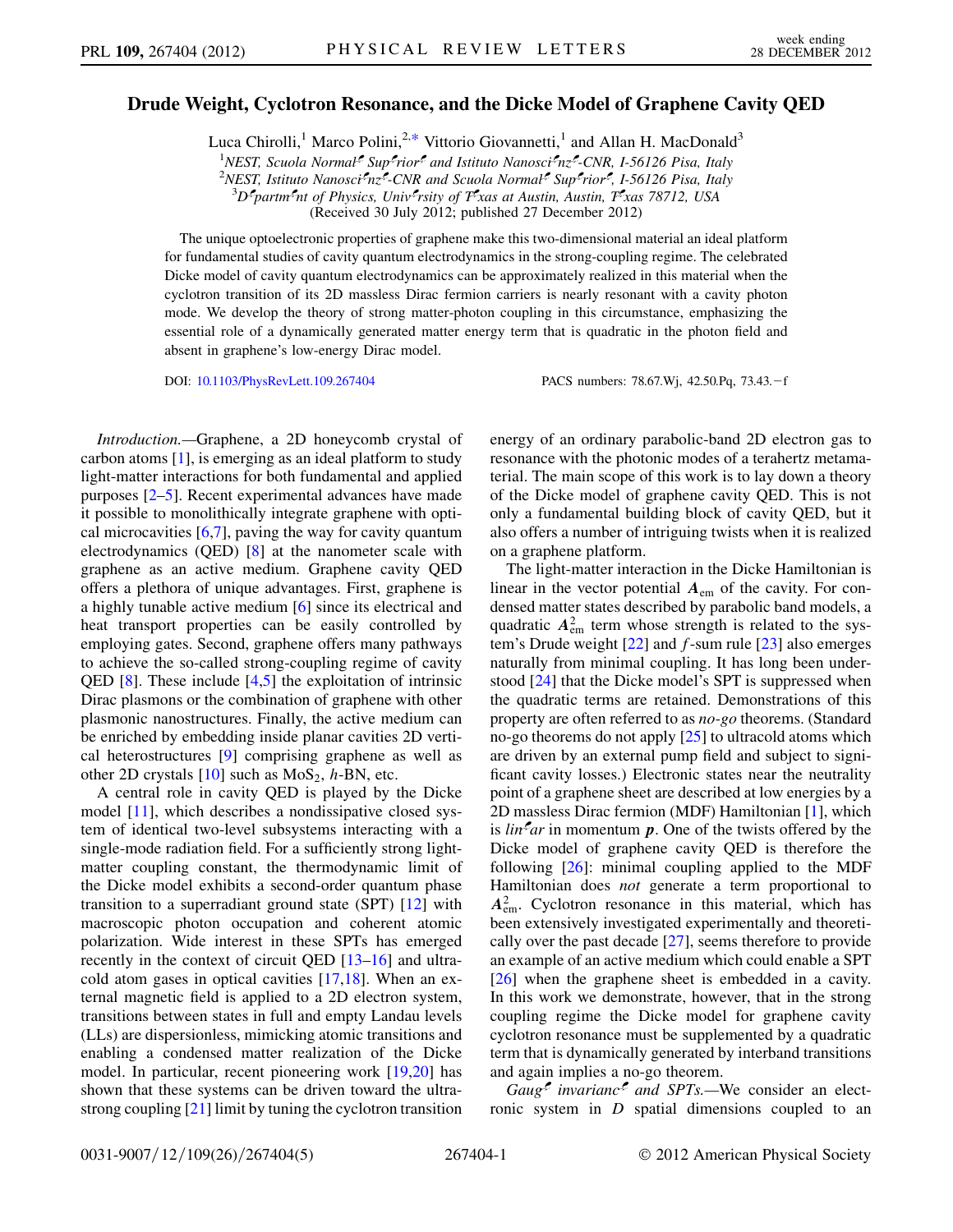electromagnetic (em) field with a single privileged mode described by a vector potential  $A(r, t)$ . We argue below that the no-go theorem for the SPT requires only unbroken gauge symmetry. Our ideas are most clearly spelled out when A is treated classically. Quantization of the em field can be easily carried out in the final step. Light-matter interactions are described by minimal coupling:  $p_i \rightarrow p_i + p_i$  $eA(\mathbf{r}_i, t)/c$ , where  $\mathbf{p}_i$  is the canonical momentum of the *i*th electron and  $-e$  is the electron charge. The Hamiltonian of a light-matter system can always be written as  $\hat{H}[A]$  =  $\hat{\mathcal{H}}_{\text{mat}}[A] + \mathcal{H}_{\text{em}}[A]$ , where  $\hat{\mathcal{H}}_{\text{mat}}[A]$  contains all the<br>electronic degrees of freedom treated quantum mechanielectronic degrees of freedom treated quantum mechanically, while  $\mathcal{H}_{em}[A]$  is the classical energy density of the energy density of the spontaneous coherent photon state is the em field. The spontaneous coherent photon state is the ground state when the total energy is lowered by introducing a finite static vector potential. Since  $\mathcal{H}_{em}[A]$  is a nositive-definite quadratic form of A the instability can positive-definite quadratic form of A, the instability can occur only if the second derivative of the matter energy with respect to A is negative for static A.

We therefore consider the variation of the matter energy  $\Delta E_{\text{mat}} \equiv E_{\text{mat}}[\delta A] - E_{\text{mat}}[0]$  due to an infinitesimal varia-<br>tion of the static vector notential: tion of the static vector potential:

<span id="page-1-1"></span><span id="page-1-0"></span>
$$
\Delta E_{\text{mat}} = \int d^D \boldsymbol{r} \delta \boldsymbol{A} \cdot \langle \delta \hat{\mathcal{H}}_{\text{mat}}[\boldsymbol{A}] / \delta \boldsymbol{A} \rangle. \tag{1}
$$

The quantity  $\delta \hat{\mathcal{H}}_{\text{mat}}[A]/\delta A$  is [[28](#page-4-25)] the physical current<br>operator  $\hat{I}$ . (r) It is convenient tow operator,  $\hat{\mathbf{J}}_{\text{phys}}(\mathbf{r})$ . It is convenient tovv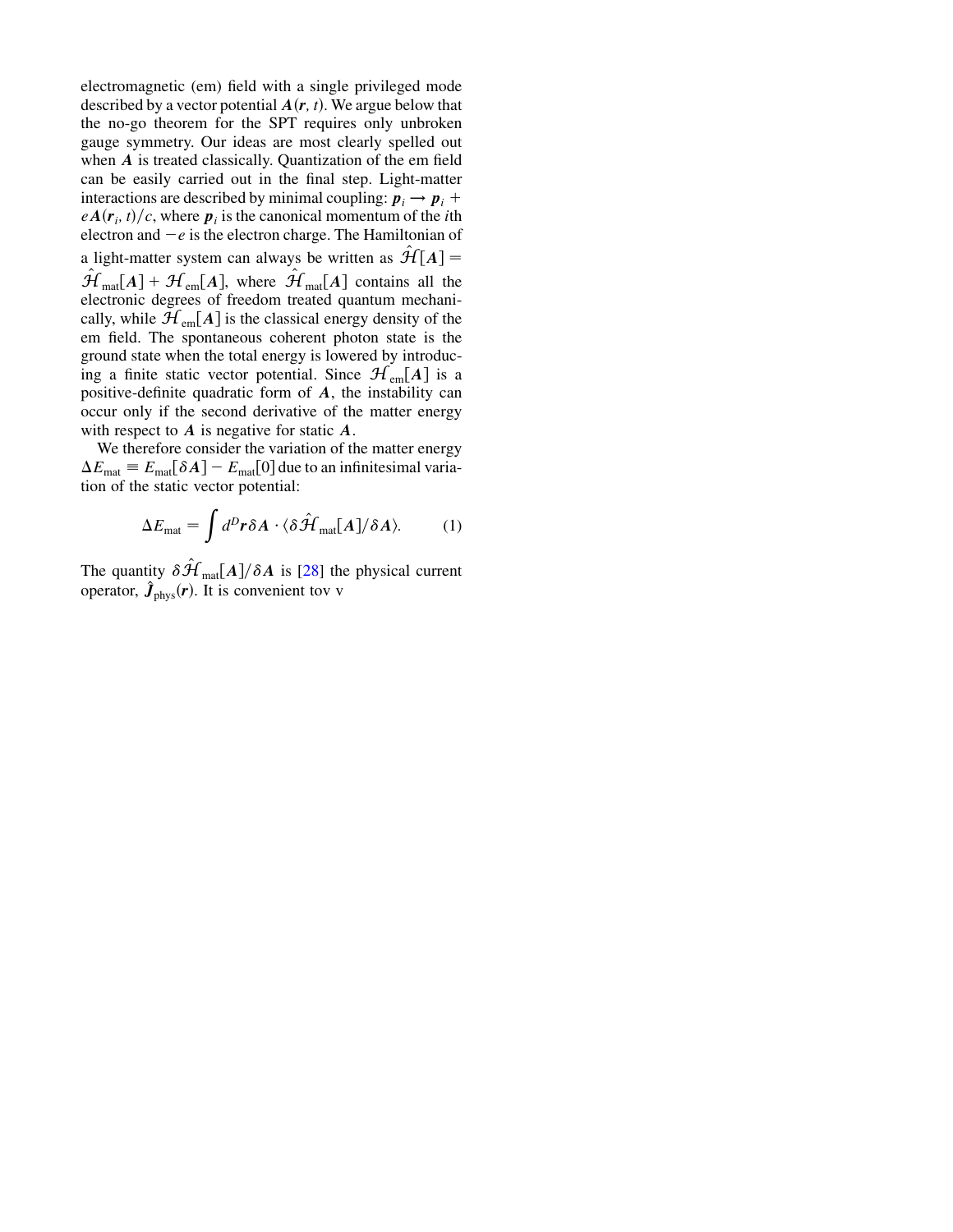The Hamiltonian which describes coupling between MDFs and light in the cavity does not contain a quadratic term:  $\mathcal{H}_{\text{int}} = v_D(e/c)\boldsymbol{\sigma} \cdot \boldsymbol{A}_{\text{em}}(\boldsymbol{r})$ . For future purposes we introduce the notations  $\sigma^{\pm} = (\sigma^x \pm i\sigma^y)/2$  and  $A_{\text{em}}^{\pm}(\mathbf{r}) = A^x(\mathbf{r}) + iA^y(\mathbf{r})$ . In what follows we neglect  $[26]$  the  $A_{em}^{x}(\boldsymbol{r}) \pm iA_{em}^{y}(\boldsymbol{r})$ . In what follows we neglect [[26](#page-4-23)] the spatial variation of the em field in the cavity  $A^{\pm}(\boldsymbol{r}) \rightarrow$ spatial variation of the em field in the cavity,  $A_{\text{em}}^{\pm}(\mathbf{r}) \rightarrow A^{\pm}$  since the photon wavelength is normally much larger  $A_{em}^{\pm}$ , since the photon wavelength is normally much larger than other length scales in the problem. In this quasiuniform approximation we can easily evaluate the matrix elements of  $\mathcal{H}_{\text{int}}$  between the unperturbed pseudospinors [\(4\)](#page-1-0):

<span id="page-2-1"></span>
$$
\langle \lambda', n', k' | \mathcal{H}_{int} | \lambda, n, k \rangle = \frac{e v_D}{c} \delta_{k,k'} (\lambda C_{n'}^- C_n^+ \delta_{n',n+1} A_{em}^- + \lambda' C_{n'}^+ C_n^- \delta_{n',n-1} A_{em}^+).
$$
 (5)

The strong coupling limit is most easily obtained when the Fermi energy  $\varepsilon_F$  lies within one of the bands; we consider the case in which it lies in the conduction band  $(\lambda = +1)$  between the LL with index  $n = M$ , which is fully occupied, and the LL with index  $n = M + 1$ , which is at least partially empty. (See Fig. [1.](#page-2-0)) The Dicke model of cavity cyclotron resonance includes only the intraband  $n =$ M to  $n = M + 1$  transition and acts in the  $2^{\mathcal{N}}$ -fold subspace spanned by  $\{ \vert +, M, k \rangle, \vert +, M + 1, k \rangle, k = 1, \ldots, \mathcal{N} \},\$ neglecting interband transitions [[26](#page-4-23)]. Using Eq. ([5\)](#page-2-1) and

<span id="page-2-0"></span>

FIG. 1 (color online). Left-hand panel: Dipole allowed transitions in a neutral graphene sheet in the presence of an external magnetic field. The horizontal lines denote the unevenly spaced Landau levels of massless Dirac fermions. The filled valence band levels  $(\lambda = -1)$  and the empty conduction band levels  $(\lambda = +1)$  are indicated by filled (empty) circles. The zeroenergy  $(n = 0)$  Landau level is formed partly from the valence band and partly from the conduction band and is half filled in a neutral system. Right-hand panel: In a doped graphene sheet with a Fermi level  $\varepsilon_F$  placed between the conduction band  $n = M$  and the  $n = M + 1$  Landau levels, there is an allowed cyclotron transition within the conduction band (magenta arrow) while some of the lower energy interband transitions, indicated by dashed lines, are Pauli blocked. There is a clear energetic separation between the lowest energy (unblocked) intraband transition and the (unblocked) interband transitions.

introducing a set of Pauli matrices  $\{\mathbb{1}_k, \tau_k^z, \tau_k^{\pm}, k = 1, \dots, N\}$  which act in this two-level-system subspace  $1, \ldots, \mathcal{N}$  which act in this two-level-system subspace leads to the following pseudospin Hamiltonian:

<span id="page-2-5"></span>
$$
\mathcal{H}_{\rm eff} = \sum_{k=1}^{\mathcal{N}} \left( \mathcal{E}_M \mathbb{1}_k - \frac{\Omega_M}{2} \tau_k^z + \epsilon_{\rm em} \tau_k^+ + \epsilon_{\rm em}^* \tau_k^- \right), \tag{6}
$$

where  $\mathcal{E}_M = \hbar \omega_c (\sqrt{M} + \sqrt{M+1})/2$ ,  $\Omega_M = \hbar \omega_c (\sqrt{M+1} - \sqrt{M})$ , and  $\epsilon_{cm} = e \nu_p A_m^-(2c)$ . In this model the occupied  $\sqrt{M}$ ), and  $\epsilon_{em} = ev_D A_{em}^{-1} / (2c)$ . In this model the occupied conduction-band I I shifts down in energy by conduction-band LL shifts down in energy by

<span id="page-2-2"></span>
$$
\Delta E_M^{\text{(intra)}} = -\mathcal{N}\left(\frac{e\upsilon_D}{2c}\right)^2 \frac{A_{\text{em}}^2}{\hbar \omega_c} (\sqrt{M+1} + \sqrt{M}) \tag{7}
$$

in the limit of a static vector potential, in violation of gauge invariance, as explained in the previous section. This is the origin of the SPT found in Ref. [\[26\]](#page-4-23). The correct effective matter Hamiltonian  $\mathcal{H}_{\text{mat}}$  for graphene cavity cyclotron resonance must repair this defect.

The Dicke model misses a diamagnetic contribution to  $\mathcal{H}_{\text{mat}}$ , which, according to [\(3](#page-1-1)), must precisely cancel the spurious energy shift  $(7)$  $(7)$  $(7)$ . To derive this term we first recognize the intrinsic two-band nature of graphene (see Fig. [1\)](#page-2-0). A generic valence band state  $\vert -, n, k \rangle$  is coupled by the em field to two states in conduction band:  $|+, n + 1, k\rangle$ and  $|+, n - 1, k\rangle$ . We first consider the undoped limit in which all valence band states  $|-, n, k\rangle$  are occupied. Because the Dirac model applies over a large but finite energy region, we must apply a cutoff by occupying valence band levels with  $0 \le n \le \nu_{\text{max}}$ . Treating the em field again by second-order perturbation theory, we find the following change in matter energy for an undoped graphene sheet in a quantizing magnetic field:

<span id="page-2-3"></span>
$$
\Delta E_{\text{undoped}} = \sum_{k=1}^{\mathcal{N}} \sum_{n=0}^{v_{\text{max}}} \left[ p_n \frac{|\langle +, n+1, k | \mathcal{H}_{\text{int}} | -, n, k \rangle|^2}{\varepsilon_{-,n}^{(0)} - \varepsilon_{+,n+1}^{(0)}} + p_{n-1} \frac{|\langle +, n-1, k | \mathcal{H}_{\text{int}} | -, n, k \rangle|^2}{\varepsilon_{-,n}^{(0)} - \varepsilon_{+,n-1}^{(0)}} \right], \quad (8)
$$

where  $p_n = 1 - \delta_{n,0}/2$ . (The factor  $p_n$  takes care of transitions involving the  $n = 0$  LL, which is half filled.) Using Eq.  $(5)$  for the matrix elements, we can write Eq.  $(8)$  $(8)$  more explicitly:

<span id="page-2-4"></span>
$$
\Delta E_{\text{undoped}} = -\mathcal{N}\left(\frac{ev_D}{2c}\right)^2 \frac{A_{\text{em}}^2}{\hbar \omega_c} [1 + F(\nu_{\text{max}})], \quad (9)
$$

with  $F(v) = \sum_{n=1}^{v} \left( \frac{1}{\sqrt{n} + \sqrt{n+1}} + \frac{1}{\sqrt{n} + \sqrt{n-1}} \right)$  . Once again, this large negative contribution to the change in matter energy is spurious. It is present because the Dirac model with a rigid ultraviolet cutoff  $\nu_{\text{max}}$  breaks gauge invariance [[31\]](#page-4-26). When a model that is correct at atomic length scales, for example, a  $\pi$ -band tight-binding model, is used instead, a static vector potential merely reassigns momentum labels within the full valence band. We compensate exactly for this deficiency of the Dirac model at its ultraviolet cutoff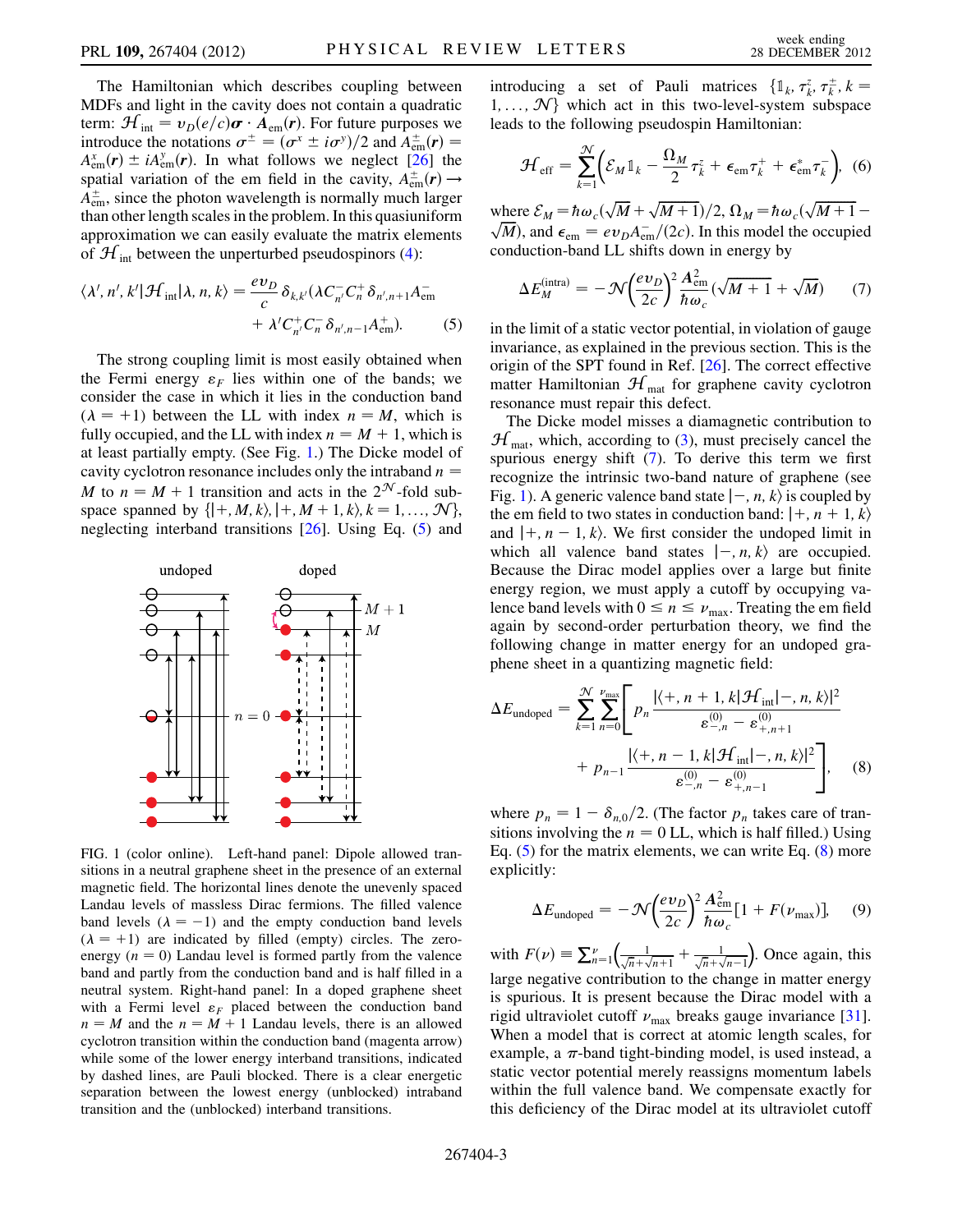scale by adding the positive quantity  $-\Delta E_{\text{undoped}}$  to the change in matter energy.

We now reconsider the situation analyzed earlier in which the Fermi energy  $\varepsilon_F$  lies in conduction band  $(\lambda = +1)$ between LLs with indices  $n = M$  and  $n = M + 1$ , but account for interband transitions. The interband correction to the energy shift  $\Delta E_M^{\text{(intra)}}$  in Eq. [\(7](#page-2-2)) can be calculated using an expression which is equivalent to Eq. ([8\)](#page-2-3) but accounts for Pauli blocking of transitions to occupied conductionband states. The final result for the interband contribution is given by

$$
\Delta E_M^{\text{(inter)}} = -\Delta E_{\text{undoped}} - \mathcal{N} \left(\frac{e v_D}{2c}\right)^2 \frac{A_{\text{em}}^2}{\hbar \omega_c}
$$

$$
\times \left[F(\nu_{\text{max}}) - F(M)\right]
$$

$$
= \mathcal{N} \left(\frac{e v_D}{2c}\right)^2 \frac{A_{\text{em}}^2}{\hbar \omega_c} [1 + F(M)], \qquad (10)
$$

where the term  $-\Delta E_{\text{undoped}}$  takes care of the Dirac model regularization and Eq. ([9\)](#page-2-4) has been used in the last equality. After noticing that  $1 + F(M) = \sqrt{M+1} + \sqrt{M}$ , we finally obtain obtain

$$
\Delta E_M^{\text{(inter)}} = \mathcal{N} \left(\frac{e v_D}{2c}\right)^2 \frac{A_{\text{em}}^2}{\hbar \omega_c} (\sqrt{M+1} + \sqrt{M}).\tag{11}
$$

The quantity  $\Delta E_M^{\text{(inter)}}$  is a dynamically generated interband diamagnetic contribution to the effective Hamiltonian  $\mathcal{H}_{\text{eff}}$ , which (i) is independent of the cutoff  $\nu_{\text{max}}$  and (ii) satisfies  $\Delta E_{\text{mat}} = \Delta E_M^{\text{(intra)}} + \Delta E_M^{\text{(inter)}} = 0$ ; i.e., in the limit of a static<br>vector potential, it precisely cancels the spurious shift (7) vector potential, it precisely cancels the spurious shift [\(7\)](#page-2-2) responsible for the Dicke model SPT.

Because intraband transition energies are much lower than interband transitions in the weak-field limit relevant to the strong coupling limit of cavity cyclotron resonance, we can neglect the frequency dependence of the dynamically generated quadratic term. This energy must be added to the effective matter Hamiltonian ([6\)](#page-2-5) for graphene cavity cyclotron resonance:

$$
\mathcal{H}_{\text{eff}} \to \mathcal{H}_{\text{eff}} + S \frac{\mathcal{D}_M}{2\pi c^2} A_{\text{em}}^2,\tag{12}
$$

<span id="page-3-0"></span>where  $\mathcal{D}_M = 4\mathcal{E}_M \sigma_{\text{uni}}/\hbar$  is the Drude weight [[29](#page-4-27)[,31\]](#page-4-26) expressed in terms of the function  $\mathcal{E}_M$  introduced right after Eq. [\(6](#page-2-5)). This Hamiltonian is the starting point of the cavity QED theory of graphene cyclotron resonance. The  $A_{\text{em}}^2$ quadratic supplement to the Dicke model is always critical in the strong coupling limit. Equation [\(12](#page-3-0)) is the most important result of this work.

*Quantum thory*.—We can quantize the em field by promoting the positive and negative Fourier amplitudes of  $A_{\text{em}}$  to photon annihilation a and creation  $a^{\dagger}$  operators:  $A_{em} = \mathcal{A} \epsilon (a + a^{\dagger})$ , where  $\epsilon$  is a unit vector describing<br>the asterior of the surfield and  $\mathcal{A} = \sqrt{2 + \frac{2}{2} + \frac{2}{2}}$ the polarization of the em field and  $\mathcal{A} = \sqrt{2\pi\hbar c^2/(\epsilon\omega V)}$ ,<br>with  $V = SI$ , the volume of the cavity  $(L \ll L)$  is the with  $V = SL_z$  the volume of the cavity  $(L_z \ll L$  is the height of the cavity in the direction perpendicular to height of the cavity in the direction perpendicular to graphene) and  $\varepsilon$  its dielectric constant. When a cavity mode with frequency  $\omega$  is nearly resonant with the cyclotron transition frequency  $\Omega_M$ , the total Hamiltonian [\(12\)](#page-3-0) yields a Dicke model supplemented by an  $A_{\text{em}}^2$  term:

<span id="page-3-1"></span>
$$
\mathcal{H}_{\text{Dicke}} = \hbar \omega a^{\dagger} a - \frac{\Omega_M}{2} \sum_{k=1}^{\mathcal{N}} \tau_k^z + \frac{g}{\sqrt{\mathcal{N}}} \sum_{k=1}^{\mathcal{N}} \tau_k^x (a + a^{\dagger}) + \kappa (a + a^{\dagger})^2, \tag{13}
$$

where  $g = \hbar \omega_c \sqrt{2\sigma_{\text{uni}}/(\epsilon \omega L_z)}$  and  $\kappa = \hbar \mathcal{D}_M/(\epsilon \omega L_z)$ .<br>In writing Eq. (13) we have assumed a specific polarization In writing Eq.  $(13)$  we have assumed a specific polarization of the em field; i.e.,  $\epsilon = \hat{x}$ . In the thermodynamic  $\mathcal{N} \rightarrow \infty$ <br>limit the model (13) undergoes a SPT if the condition limit the model [\(13\)](#page-3-1) undergoes a SPT if the condition  $\omega \Omega_M (1 + 4\kappa/\omega)/(4g^2) < 1$  is satisfied [[16](#page-4-13),[24](#page-4-21)]. In our case however a SPT is forbidden because the following case, however, a SPT is forbidden because the following identity holds true:

$$
g^2 = \kappa \Omega_M, \tag{14}
$$

<span id="page-3-2"></span>which specifically establishes a no-go theorem for the occurrence of a SPT in the graphene cyclotron resonance cavity QED. It is not a coincidence, and instead follows directly from the cancellation between paramagnetic and diamagnetic currents discussed in the first part of this work. The paramagnetic response of the Hamiltonian [\(13\)](#page-3-1) to a static and quasihomogeneous em field is, indeed,  $(g^2/\mathcal{N})$ lim<sub> $\omega \to 0$ </sub> $\langle \langle \tau_{\text{tot}}^x; \tau_{\text{tot}}^x \rangle \rangle_{\omega} = -2g^2/\Omega_M$ , where  $\tau_{\text{tot}}^x = \sum_k \tau_k^x$  and  $\langle \langle \tau_{\text{tot}}^x; \tau_{\text{tot}}^x \rangle \rangle_{\omega} = 2\mathcal{N}\Omega_M/(\omega^2 - \Omega_M^2)$  [[32\]](#page-4-28). According to Eq. [\(3\)](#page-1-1), this paramagnetic contribution must be equal in magnitude and opposite in sign to the diamagnetic response of ([13](#page-3-1)), which is simply  $2\kappa$ ; i.e., it must satisfy  $\kappa = g^2/\Omega_M$ , which coincides with Eq. [\(14\)](#page-3-2).<br>Summary and discussion—We have derived a micro

Summary and discussion.—We have derived a microscopic effective Hamiltonian—Eq. ([12\)](#page-3-0)—for graphene cavity cyclotron resonance, highlighting, in particular, the role of gauge invariance and Drude weight. From the point of view of graphene fundamental physics and quantum optics, Eq. [\(12](#page-3-0)) is a key result that can be used to address a number of subtle issues. First of all, it goes without saying that Eq. [\(12\)](#page-3-0) is the proper theoretical tool to analyze graphene cavity cyclotron resonance physics which, even in the absence of superradiant phases, retains all its appeal due to the gate tunability and versatility of the active material  $[2-7,9]$  $[2-7,9]$  $[2-7,9]$  $[2-7,9]$ . Useful applications of Eq.  $(12)$  can also be foreseen in studies of the poorly understood [\[27](#page-4-24)] electron-electron interaction corrections to cyclotron resonance transition energies in graphene and other Dirac materials. Finally, it is worth mentioning that our work does not touch upon the interesting possibility of realizing superradiant phases when massless Dirac fermions are driven away from equilibrium.

We thank R. Fazio for fruitful discussions. This work was supported by MIUR-FIRB Grants No. RBID08B3FM and No. RBFR10M5BT, Welch Foundation Grant No. TBF1473, and by DOE Division of Materials Sciences and Engineering Grant No. DE-FG03-02ER45958.